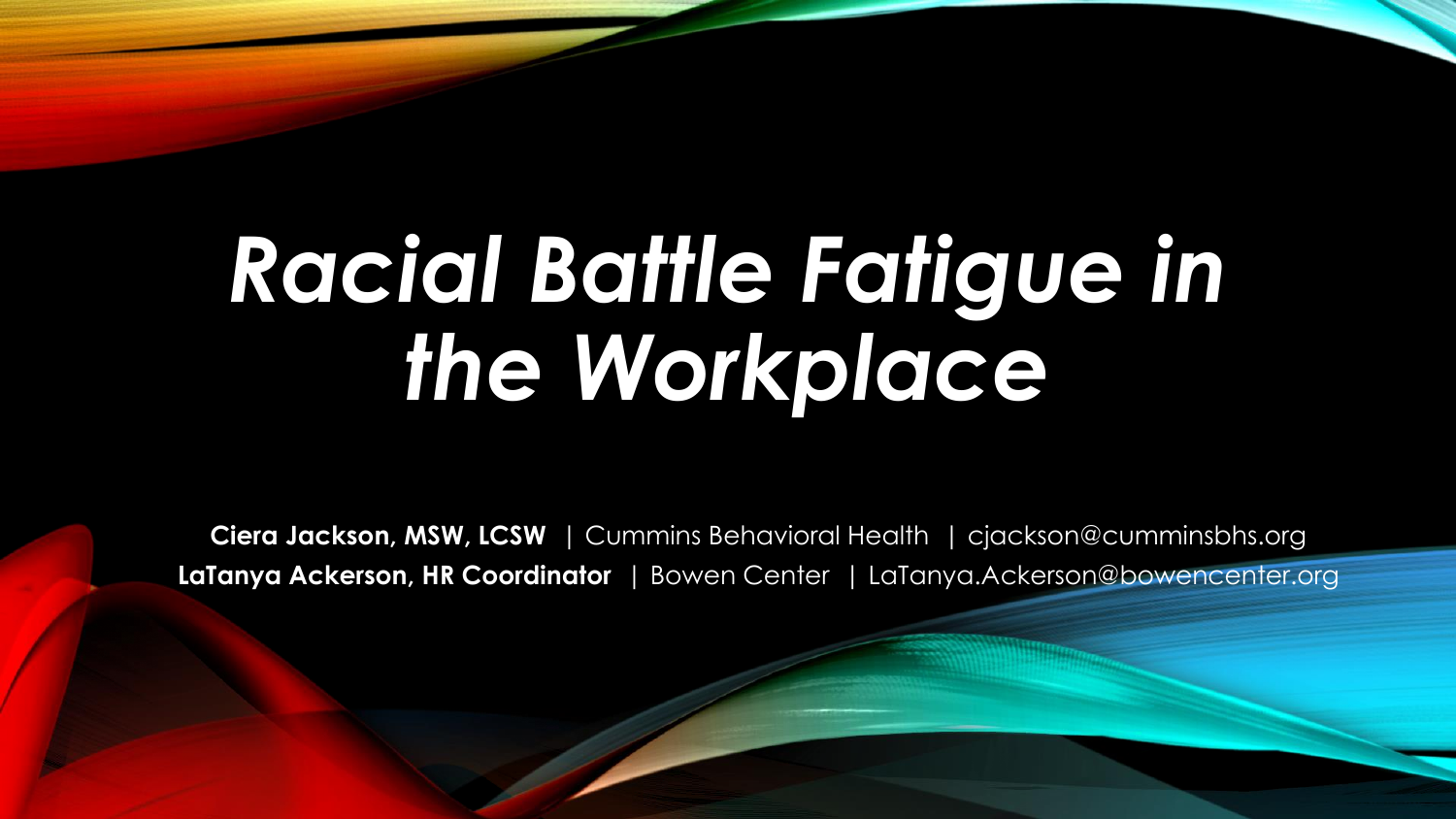The cumulative emotional, psychological, physiological, and behavioral effects that racial micro-level aggressions and macro-level aggressions (microaggressions and macroaggressions) have on People of Color.

"Quite simply it's the psychological, emotional, behavioral, and physiological responses to dealing with the stress of racism on a day-to-day basis."-Dr. William A. Smith

# DEFINING RACIAL BATTLE FATIGUE (RBF)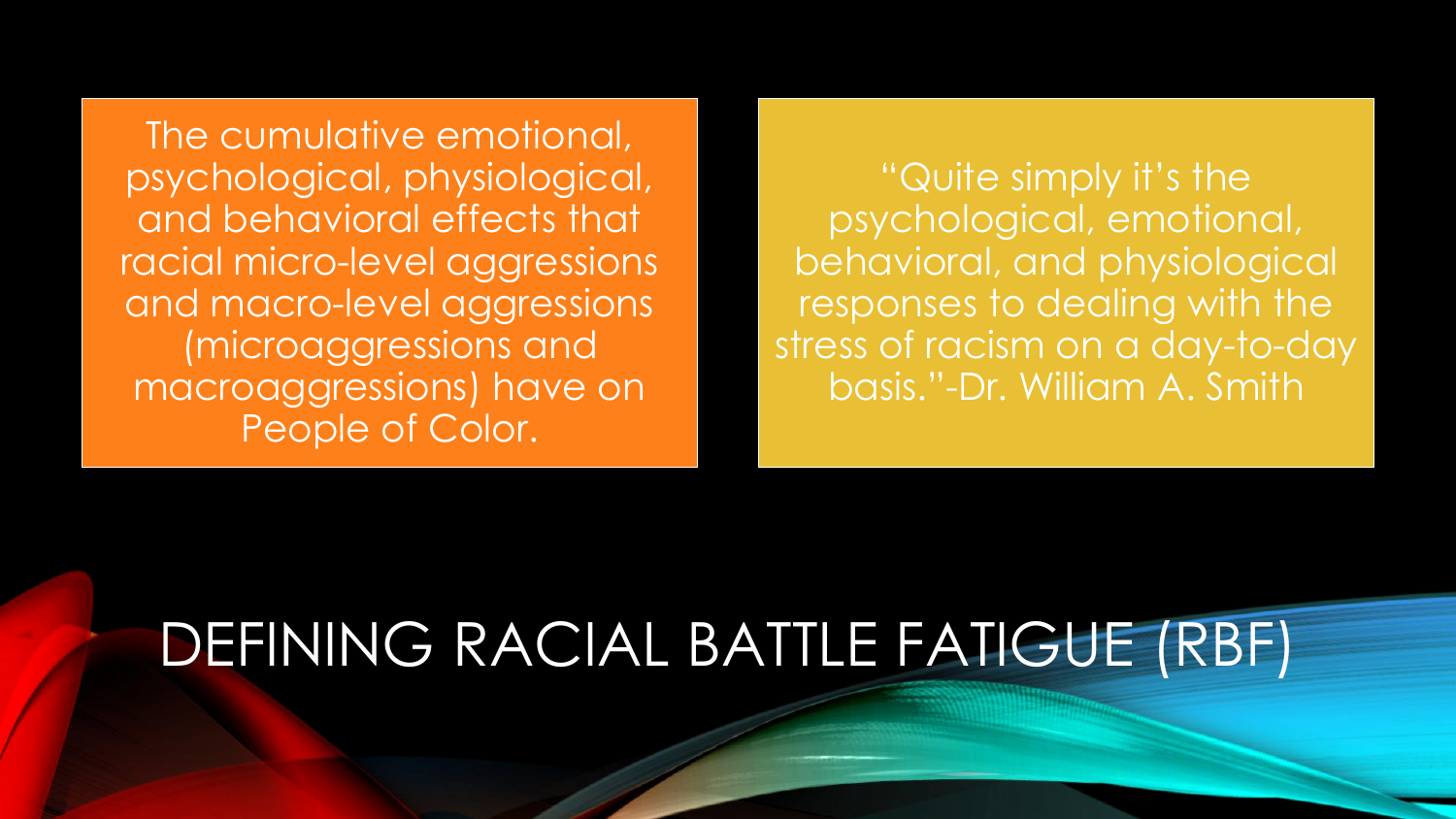### **CONTRIBUTING** FACTORS TO RACIAL BATTLE FATIGUE:

- Internalizing Microaggressions & Macroaggressions
- Code Switching
- Emotional Management
- Intersectionality
- Existing in **toxic** anti-people of color organizations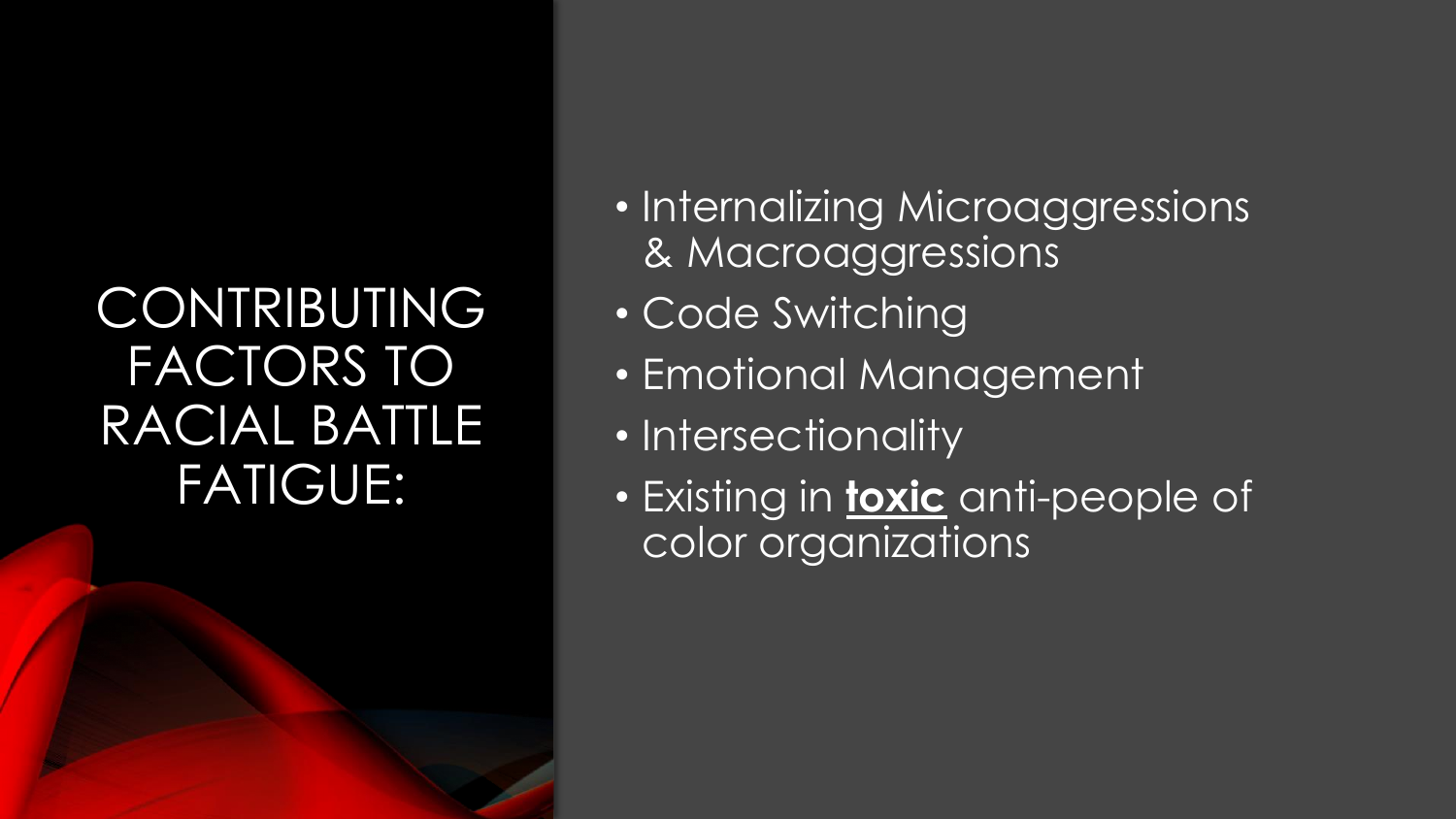### WARNING SIGNS

Reduced work performance

Lack of motivation

Lack of resilience

Bad interactions with others

Inability to make decisions

Increased work stress

Being cynical

- Exhaustion
- Lack of satisfaction from achievements
- Using vices to cope (food, alcohol, cigarettes)
- A change in sleep habits
- Lack of creativity
- Physiological issues (headaches, stomach, GI issues)
- A feeling of dread when you think about work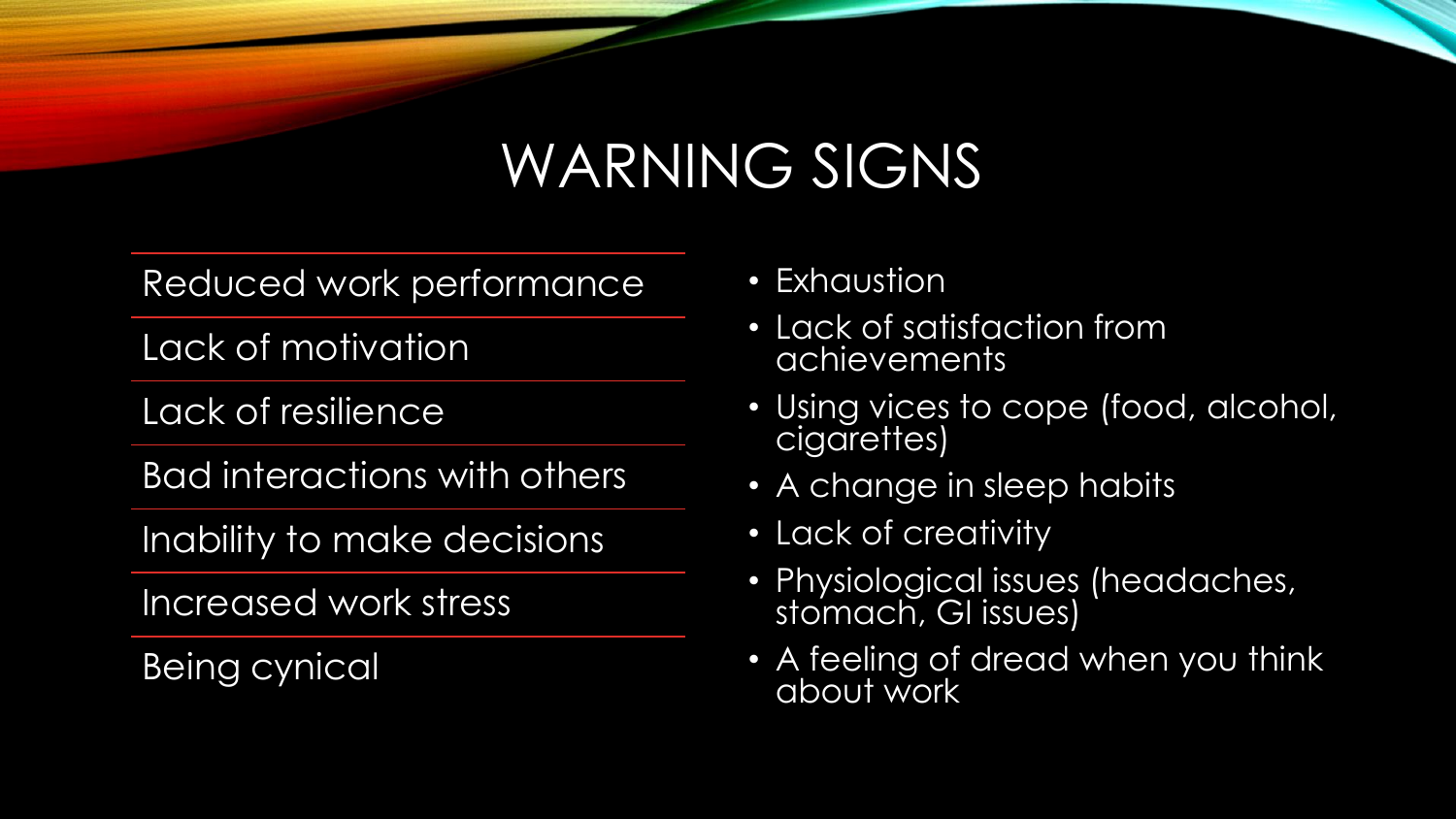# THE IMPACT OF RACIAL BATTLE FATIGUE

#### *Physiological*

- Shorter life span
- High blood pressure
- Headaches
- Fatigue
- Ulcers
- Increased heart rate/breathing
- Muscle tension

#### *Psychological*

- Trauma
- Anxiety
- Depression
- Insomnia
- PTSD
- Intrusive Thoughts
- Avoidance
- Stress
- Indecisive
- Nightmares

#### *Emotional*

- Anger
- Sadness
- Fear
- Shock
- **Frustration**
- Disappointment
- Resentment
- Withdrawal
- Helplessness
- Low self-worth
- Apathy
- Irritability
- Feeling Disposable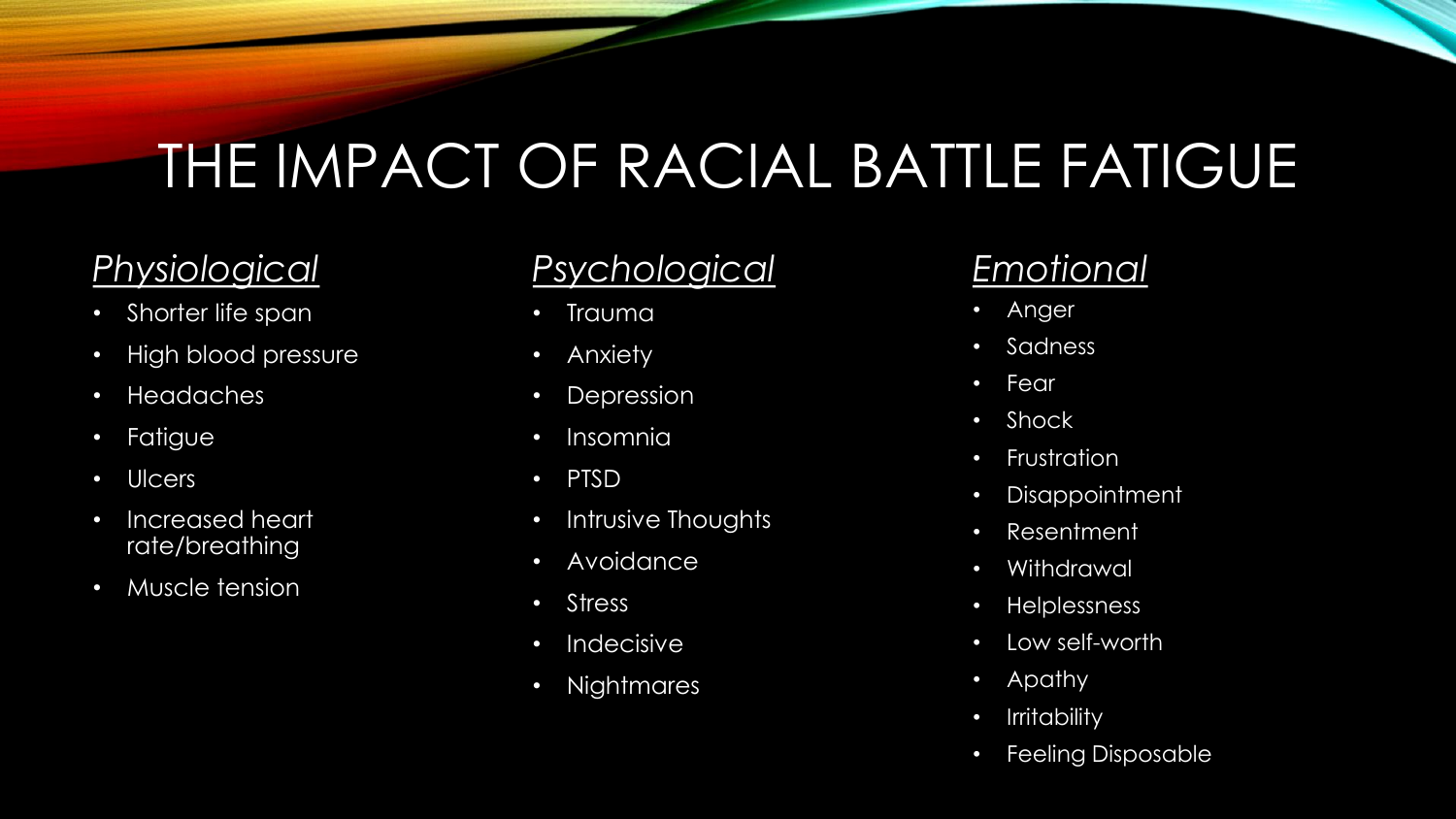# "I CAN HURT YOU AND GET AWAY WITH IT!" -MICHELLE OBAMA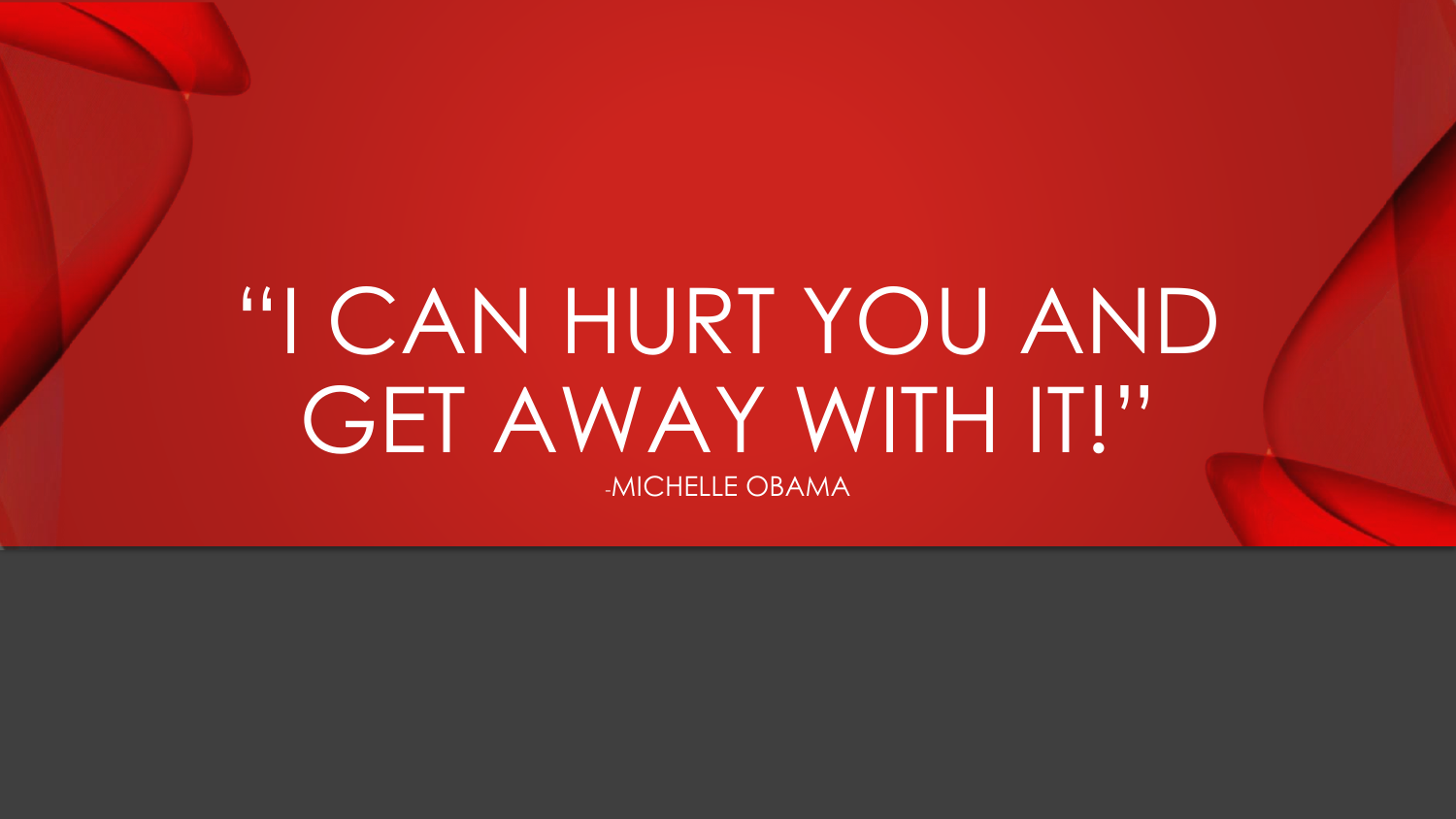## *HOW CAN THE WORKPLACE HANDLE RBF?*

- **Empathy & Compassion:** Respectfully check in & offer support.
- **Make room for people to process.**
	- →Offer therapy referrals
	- $\rightarrow$ Supervision check ins
	- $\rightarrow$ Create learning forums in your organizations around DEI topics
- **Address racism and injustice directly**. Verbalize a clear stance on where the company stands. Do not use colorblind language.
	- $\rightarrow$ Individual investigations

→Company wide: create policies AND procedures that create safety. What statements are evident AND visible to show inclusion & diversity (mission/vision/DEI)?

- **Analyze the leadership in the company**. Who is represented? How can there be more inclusion and representation in the company?
- **Do your own work**! Do you have toxic traits? Can you hear others' perspectives and opinions (who don't look like you) without having an ethnocentric attitude? In what ways are you supportive?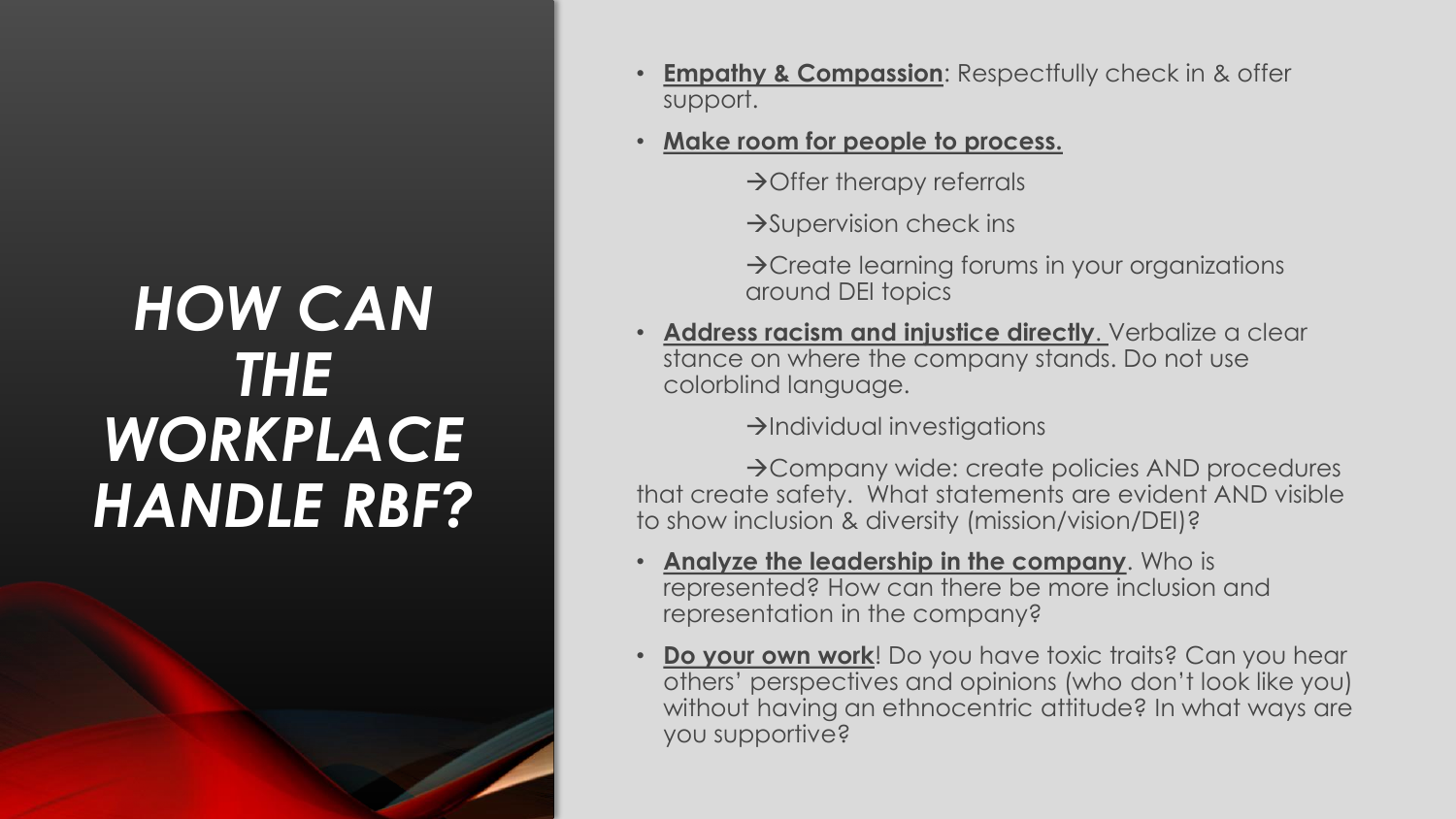### ADVOCACY & ALLYSHIP